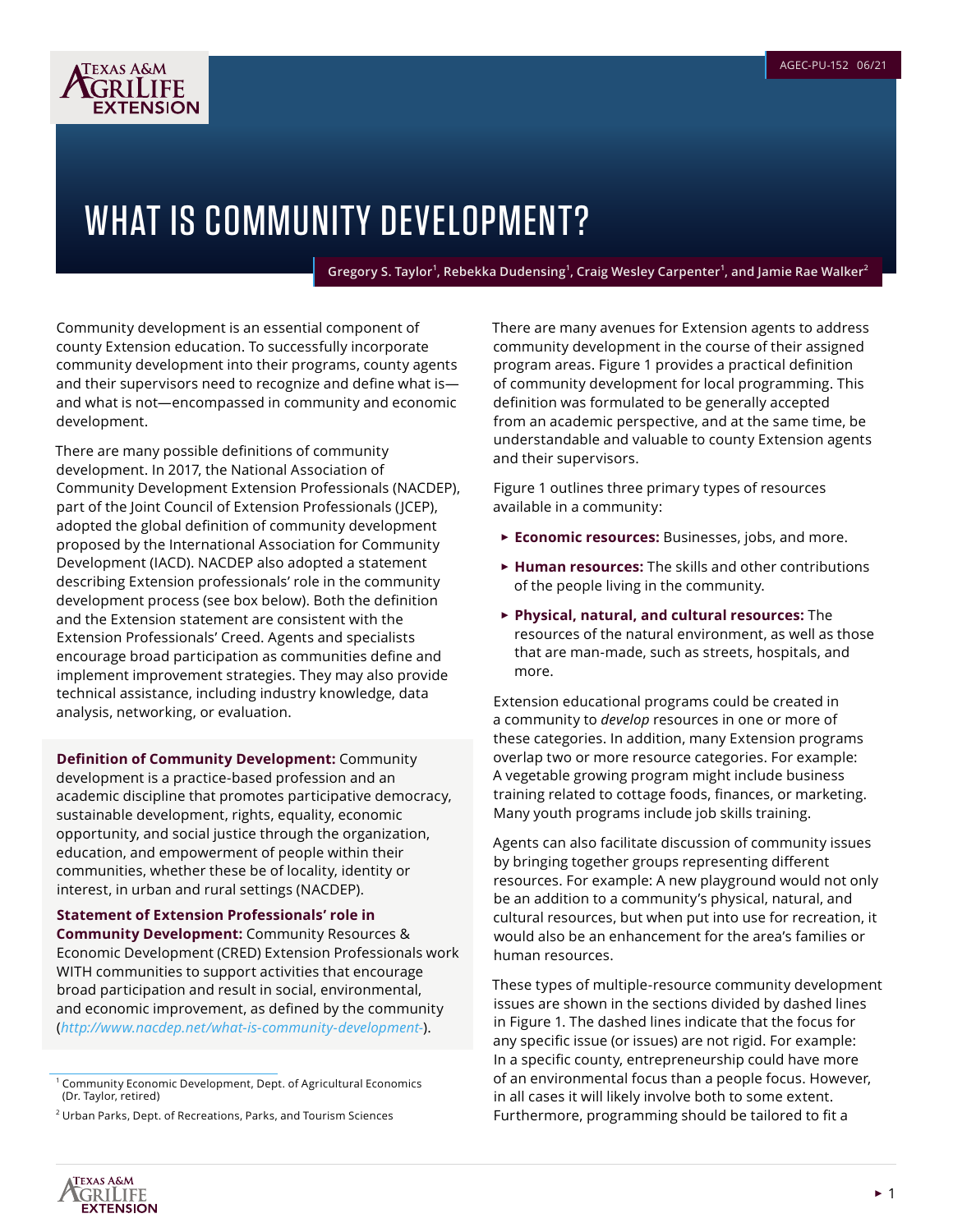community's racial, ethnic, and class composition needs. The critical point is that this definition can help agents associate community issues with outcome-oriented (i.e., goals and objectives) programming.

Examples of possible goals and objectives for each resource and focus area are listed in Table 1. Once a community's issues have been defined and goals set, Extension professionals may visit *<https://communities.tamu.edu/>* for links to resources within each of these capitals (these resources change frequently). Extension educational resources (such as Business Retention and Expansion publications), which can be employed to help reach community development goals, can also be accessed here.

From this perspective, in Extension educational programming, human resources and their development are a constant. The differences occur in emphasis and focus on the other resources in various combinations for community development. These differences reflect a community's

various issues and programming possibilities. Therefore, goals and objectives are not specified in this area in Table 1.

An example of an issue addressed in a community development program is the economy (i.e., jobs, income). A goal for addressing the issue could be to increase the number of high-quality jobs in a community. A locally practical way to achieve this goal may be to retain and expand existing businesses.

However, as indicated in Figure 1, other strategies could also be used to achieve the goal—including workforce development, entrepreneurship, or ecotourism programming. Goals and strategies can also be adapted to align and be consistent with the agency's strategic plan.

> This publication updates Dr. Greg Taylor's 2009 *What is Community Development?* publication (D-1449, 04/2009). Dr. Taylor retired in 2010.